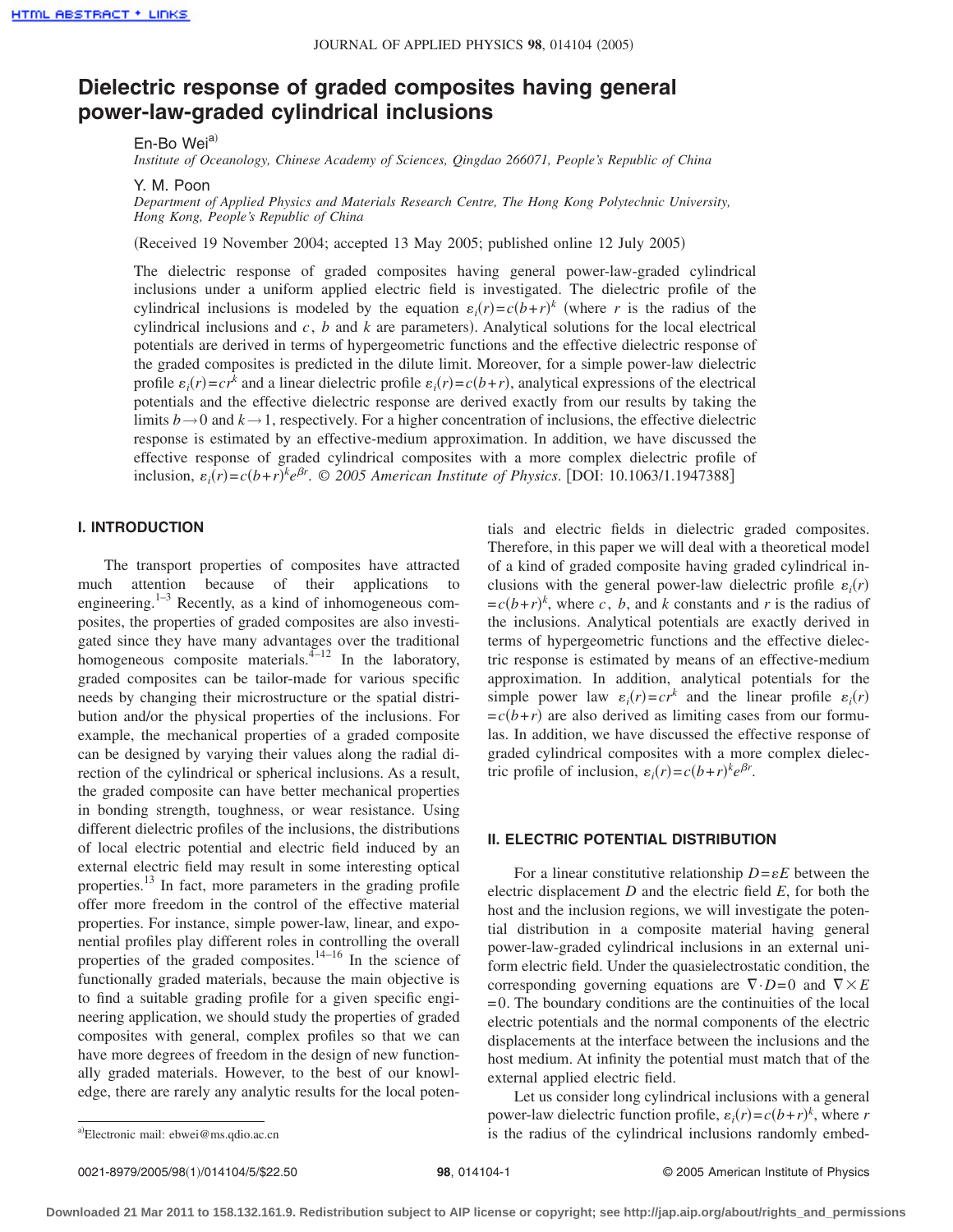ded in the *zˆ* direction in a homogeneous and isotropic host having dielectric constant  $\varepsilon_h$ . The potential equations of this two-phase graded composite are

$$
\nabla \varepsilon_{\alpha}(r) \cdot \nabla \Phi_{\alpha} + \varepsilon_{\alpha}(r) \nabla^2 \Phi_{\alpha} = 0, \quad \text{in } \Omega_{\alpha}, \tag{1}
$$

where  $\Phi_{\alpha}$  and  $\Omega_{\alpha}$  are the potentials and the domains of the  $\alpha$ -type material, respectively, and the subscripts  $\alpha = i$ , *h* denote the quantities in inclusion and host regions, respectively. If an external uniform electric field  $E_a = E_0 \hat{x}$  is applied to the composite along the  $\hat{x}$  direction, in cylindrical coordinates, the potentials satisfy the following two-dimensional equations:

$$
\frac{1}{r}\frac{\partial}{\partial r}\left[\varepsilon_{\alpha}(r)r\frac{\partial \Phi_{\alpha}(r,\varphi)}{\partial r}\right] + \frac{1}{r}\frac{\partial}{\partial \varphi}\left[\varepsilon_{\alpha}(r)\frac{1}{r}\frac{\partial \Phi_{\alpha}(r,\varphi)}{\partial \varphi}\right] = 0
$$
\nin

\n
$$
\Omega_{\alpha}.
$$
\n(2)

In the host region, the potential  $\Phi_h(r,\varphi)$  can be found by using Eq. (2) and the boundary condition at infinity,  $\Phi_h(r,\varphi) = -(r + Br^{-1})E_0 \cos(\varphi)$ . Using the separation of variables method, the potential in the inclusion region can be expressed as follows:

$$
\Phi_i(r,\varphi) = \sum_{n=0}^{\infty} R_n(r) \cos(n\varphi).
$$
\n(3)

Substituting Eq.  $(3)$  into Eq.  $(2)$ , the equation for the radial part  $R_n(r)$  of the potential in the inclusion region takes the form

$$
r^2 \frac{\partial^2 R_n(r)}{\partial r^2} + r[1 + kr/(b+r)] \frac{\partial R_n(r)}{\partial r} - n^2 R_n(r) = 0.
$$
 (4)

In order to solve Eq. (4) in terms of the hypergeometric functions, we introduce a variable transformation. Let  $R_n(r)$  $= z<sup>s</sup> u<sub>n</sub>(z)$ , where  $z = -r/b$ , and substituting it into Eq. (4), we get the equation for the unknown function  $u_n(z)$ ,

$$
\frac{d^2u_n(z)}{dz^2} + [(2s+1)/z + k/(z-1)]\frac{du_n(z)}{dz} + [(s^2 - n^2)/z^2 + sk/(z^2 - z)]u_n = 0.
$$
\n(5)

Clearly, if we let  $s^2 - n^2 = 0$  (i.e.,  $s = \pm n$ ), then Eq. (5) becomes the hypergeometric equation

$$
z(1-z)\frac{d^2u_n}{dz^2} + [(2s+1) - z(2s+k+1)]\frac{du_n}{dz} - sku_n = 0.
$$
\n(6)

The solution of Eq. (6) is the function  $u_n(z)$  $= F(\alpha_n, \beta_n, \gamma_n; z)$ , where  $F(\alpha_n, \beta_n, \gamma_n; z)$  is the hypergeometric function with  $\alpha_{\pm n} = [\pm 2n + k - \sqrt{(\pm 2n + k)^2 + 4nk}]/2$ ,  $\beta_{\pm n}$  $= [\pm 2n + k + \sqrt{(\pm 2n + k)^2 + 4nk}]/2$ , and  $\gamma_{\pm n} = \pm 2n + 1$ . This hypergeometric function is analytic over the whole complex plane, except for some singular points.17 The radial function  $R_n(r)$  of the inclusion potential is thus

$$
R_n(r) = A_n(-rlb)^n F(\alpha_n, \beta_n, \gamma_n; -rlb) + A_{-n}(-rlb)^{-n} F(\alpha_{-n}, \beta_{-n}, \gamma_{-n}; -rlb).
$$
 (7)

Using the boundary conditions, the solutions of local poten-

tials in the inclusion and host regions are then determined, respectively,

$$
\Phi_h(r,\varphi) = -(r + Br^{-1})E_0 \cos(\varphi), \quad r \ge a,\tag{8}
$$

$$
\Phi_i(r,\varphi) = -A_1(r/b)F(\alpha_1,\beta_1,\gamma_1;-r/b)E_0\cos(\varphi), \quad r \le a,
$$
\n(9)

where  $\alpha_1 = [2 + k - \sqrt{4 + k^2}] / 2$ ,  $\beta_1 = [2 + k + \sqrt{4 + k^2}] / 2$ , and  $\gamma_1$  $= 3$ . The coefficients  $A_1$  and *B* are given by

$$
A_1 = -2a\varepsilon_h/[c\nu_1 + \varepsilon_h \nu_2], \quad B = a^2(A_1F/b - 1),
$$
  
\n
$$
\xi = -alb, \quad F = F(\alpha_1, \beta_1, \gamma_1; \xi),
$$
  
\n
$$
F_1 = F(\alpha_1 + 1, \beta_1 + 1, \gamma_1 + 1; \xi),
$$
  
\n
$$
\nu_1 = (b + a)^k(\xi F + \xi^2 \alpha_1 \beta_1 \gamma_1^{-1} F_1), \text{ and } \nu_2 = \xi F.
$$

For a linear dielectric profile  $\varepsilon_i(r) = c(b+r)$ , the local potential solutions can be obtained from Eqs.  $(8)$  and  $(9)$  by letting *k*= 1. We have

$$
\Phi_h(r,\varphi) = -(r + a^2 B r^{-1}) E_0 \cos(\varphi), \tag{10}
$$

$$
\Phi_i(r,\varphi) = -A_1(r/b)F(\alpha_1,\beta_1,\gamma_1;-r/b)E_0\cos(\varphi),\qquad(11)
$$

where  $\alpha_1 = (3 - \sqrt{5})/2$ ,  $\beta_1 = (3 + \sqrt{5})/2$ ,  $\gamma_1 = 3$ ,  $A_1 = -2a\epsilon_h/2$  $[c(b+a)(\xi F + \xi^2 \alpha_1 \beta_1 \gamma_1^{-1} F_1) + \varepsilon_h \xi F]$ , and  $B = A_1 F/b - 1$ . We note that the coefficients  $\xi$ ,  $A_1$ , and *B* of Eqs. (9) and (10) are the same as the coefficients,  $\xi'$ ,  $A_1$ , and *D*, of Eq. (18) in Refs. 14 and 18 if the radius of the cylindrical inclusion is unity,  $a = 1$ . Therefore, we have demonstrated that our results reduce to that of having a linear power-law dielectric profile.

For a simple power-law profile  $\varepsilon_i = c r^k$ , we can also find the local potentials from Eqs.  $(8)$  and  $(9)$  by taking the limit  $b \rightarrow 0$ . In this case, using the properties of the hypergeometric function:  $F(\alpha_1, \beta_1, \gamma_1; z) \rightarrow D(-z)^{-\alpha_1}$  for  $z \rightarrow \infty$  (i.e., *b*  $\rightarrow$  0) and  $\beta_1 \ge \alpha_1$ , where  $D=\Gamma(\gamma_1)\Gamma(\beta_1-\alpha_1)/\Gamma(\gamma_1)$  $-\alpha_1$ ) $\Gamma(\beta_1)$ , we obtained the following limits

$$
\lim_{b \to 0} A_1(r/b) F(\alpha_1, \beta_1, \gamma_1; -r/b)
$$
\n
$$
= \lim_{b \to 0} \frac{2\varepsilon_h a^{1 + (k - \sqrt{k^2 + 4})/2}}{\varepsilon_h + c(b + a)^k (1 - c_1 k/3)} r^{(\sqrt{k^2 + 4} - k)/2},
$$
\n
$$
= \frac{2\varepsilon_h a^{1 + (k - \sqrt{k^2 + 4})/2}}{\varepsilon_h + c a^k (\sqrt{k^2 + 4} - k)/2} r^{(\sqrt{k^2 + 4} - k)/2},
$$

$$
\lim_{b \to 0} B = \lim_{b \to 0} a^2 [A_1(1/b) F(\alpha_1, \beta_1, \gamma_1; -a/b) - 1]
$$

$$
= \frac{2\varepsilon_h a^2}{\varepsilon_h + c a^k (\sqrt{k^2 + 4} - k)/2} - a^2,
$$

where  $c_1 = \Gamma(\gamma_1 + 1) \Gamma(\beta_1) / \Gamma(\gamma_1) \Gamma(\beta_1 + 1) = \gamma_1 / \beta_1$ . Thus, the local potentials of graded composites having the simple power-law dielectric profile  $\varepsilon_i = c r^k$  are obtained, respectively,

$$
\Phi_h(r,\varphi) = -(r + a^2 B r^{-1}) E_0 \cos(\varphi), \tag{12}
$$

**Downloaded 21 Mar 2011 to 158.132.161.9. Redistribution subject to AIP license or copyright; see http://jap.aip.org/about/rights\_and\_permissions**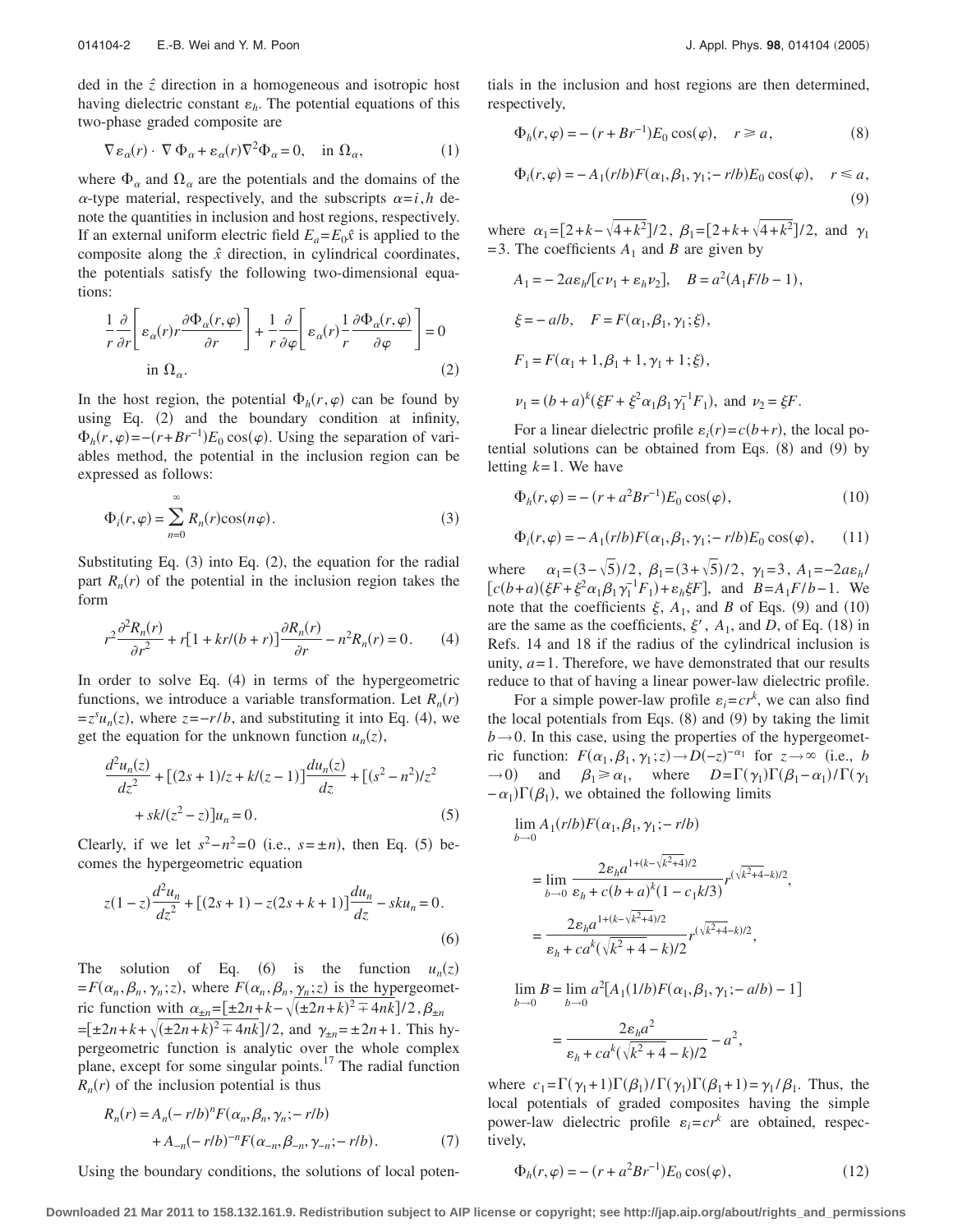$$
\Phi_i(r,\varphi) = -A_1 r^s E_0 \cos(\varphi),\tag{13}
$$

where  $A_1 = 2\varepsilon_h a^{1-s} / (\varepsilon_h + sc a^k)$ ,  $B = 2\varepsilon_h / (\varepsilon_h + sc a^k) - 1$ , and *s*  $=$  $(\sqrt{k^2+4-k})/2$ . For radius *a*=1, the potential solutions (12) and  $(13)$  are the same as Eq.  $(20)$  and  $(21)$  of Refs. 14 and 18 by comparing coefficients. Therefore, we have also demonstrated that our results reduce to that having a simple powerlaw profile.

Also, we can show that Eqs.  $(8)$  and  $(9)$  reduce to the classical potential formula for homogeneous and isotropic composites with  $\varepsilon_i = c$  if  $k \to 0$ . Using the limits,  $\lim_{k \to 0} F(\alpha_1, \beta_1, \gamma_1; \xi) = 1$  and  $\lim_{k \to 0} \alpha_1 \beta_1 \gamma_1^{-1} F_1 = 0$ , we have  $\lim_{k\to 0} A_1 = 2b\epsilon_h/(c+\epsilon_h)$  and  $\lim_{k\to 0} B = a^2(\epsilon_h - c)/(c$  $+ \varepsilon_h$ ). Thus, the potentials for homogeneous composites are obtained

$$
\Phi_h(r,\varphi) = -\left[r + a^2r^{-1}(\varepsilon_h - c)/(c + \varepsilon_h)\right]E_0 \cos{(\varphi)},
$$
  

$$
\Phi_i(r,\varphi) = -2\varepsilon_h E_0 \cos{(\varphi)/(c + \varepsilon_h)}.
$$

The above formulas are the same as the well-known classical potentials for isotropic composites having cylindrical inclusions with inclusion dielectric constant  $\varepsilon_i = c$ .<sup>19</sup>

## **III. EFFECTIVE DIELECTRIC RESPONSE**

Using the derived potential formulas, in the dilute limit, we can estimate the effective dielectric response of our graded composites. Historically, many approximation methods were proposed for the estimation of the effective properties of composites, such as the effective polarizability method, the mean-field method, the classical minimumenergy principle, etc.<sup>20</sup> In this section, Landau's formula is used to predict the effective dielectric response, $^{21}$ 

$$
\frac{1}{V} \int_{V} (D - \varepsilon_h E) dV = \overline{D} - \varepsilon_h \overline{E},
$$
\n(14)

where *V* is the volume of the composite.  $\overline{D}$  and  $\overline{E}$  denote the ensemble averages of the electric displacement and the electric field over the whole composite region, respectively. The effective dielectric response  $\varepsilon_e$  of the graded composites is defined by the equation  $\overline{D} = \varepsilon_e \overline{E}$ . Substituting the effective constitutive relationship into the right-hand side of Eq.  $(14)$ and using the constitutive equation  $D_h = \varepsilon_h E_h$  in the host region, we have

$$
\frac{1}{V} \int_{\Omega_i} [\varepsilon_i(r) - \varepsilon_h] E dV = (\varepsilon_e - \varepsilon_h) \overline{E}.
$$
\n(15)

In the dilute limit, the effective dielectric response can be estimated by the potential of a single cylindrical inclusion in a uniform external electric field  $\overline{E}$ . From Eq. (15), we have

$$
\varepsilon_e/\varepsilon_h = 1 + 2f_i A_1 (c\nu_3/\varepsilon_h - \nu_4),\tag{16}
$$

where  $f_i$  is the volume fraction of the cylindrical inclusions and  $A_1$  is given by Eq. (9).

To determine the coefficients  $\nu_3$  and  $\nu_4$ , we consider the function  $I(k, \alpha, \beta, \gamma; a/b) = \int_0^a (b+r)^k F(\alpha, \beta, \gamma; -r/b) dr$ . Using the formula  $dF(\alpha-1, \beta-1, \gamma-1; z)/dz = (\alpha-1)(\beta-1)(\gamma$  $(-1)^{-1}F(\alpha, \beta, \gamma; z)$  and integrating by parts, we have

$$
I(k, \alpha, \beta, \gamma; alb) = \int_0^a (b+r)^k F(\alpha, \beta, \gamma; -rlb) dr
$$
  
= 
$$
\int_b^{a+b} r^k F(\alpha, \beta, \gamma; 1 - rlb) dr
$$
  
= 
$$
\sum_{n=1}^{k+1} (-1)^{n-1} \tilde{\nu}(n, k, \alpha, \beta, \gamma; alb),
$$

where *˜*  $\tilde{\nu}(n, k, \alpha, \beta, \gamma; a/b) = \nu(n, k, \alpha, \beta, \gamma; 1-r/b)|_{r=a+b}$  $-\nu(n,k,\alpha,\beta,\gamma;1-r/b)|_{r=b}, \quad \nu(n,k,\alpha,\beta,\gamma;1-r/b)=(-b)^n$  $(k)_{n-1} r^{k-n+1} F(\alpha - n, \beta - n, \gamma - n; 1 - r/b)$   $\prod_{i=1}^{n} (\gamma - i)(\alpha - i)$  $\times (\beta - i)$ ,  $(k)_{n-1} = k(k-1)(k-2)\cdots(k-n+2)$ , and  $(k)_0 = 1$ . The coefficients  $\nu_3$  and  $\nu_4$  can be found by using the above formulas and they are given below,

$$
\nu_3 = a^{-2}b^{-1} \int_0^a (b+r)^k \left[ F(\alpha_1, \beta_1, \gamma_1; -r/b) + \frac{1}{2}r \frac{dF(\alpha_1, \beta_1, \gamma_1; -r/b)}{dr} \right] r dr
$$
  
\n
$$
= a^{-2}b^{-1} [I(k+1, \alpha_1, \beta_1, \gamma_1; al/b) - bl(k, \alpha_1, \beta_1, \gamma_1; al/b) - (ab)^{-2} \alpha_1 \beta_1 (2 \gamma_1)^{-1}
$$
  
\n
$$
\times [I(k+2, \alpha_1+1, \beta_1+1, \gamma_1+1; al/b) - 2bl(k+1, \alpha_1+1, \beta_1+1, \gamma_1+1; al/b) + b^2 I(k, \alpha_1+1, \beta_1+1, \gamma_1+1; al/b)], \qquad (17)
$$

$$
\nu_4 = a^{-2}b^{-1} \int_0^a \left[ F(\alpha_1, \beta_1, \gamma_1; -r/b) + \frac{1}{2}r \frac{dF(\alpha_1, \beta_1, \gamma_1; -r/b)}{dr} \right] r dr
$$
  
\n
$$
= b^{-1}a^{-2} [I(1, \alpha_1, \beta_1, \gamma_1; alb) - bl(0, \alpha_1, \beta_1, \gamma_1; alb)] - (ab)^{-2} \alpha_1 \beta_1 (2\gamma_1)^{-1} [I(2, \alpha_1 + 1, \beta_1 + 1, \gamma_1 + 1; alb) - 2bl(1, \alpha_1 + 1, \beta_1 + 1, \gamma_1 + 1; alb) + b^2 I(0, \alpha_1 + 1, \beta_1 + 1, \gamma_1 + 1; alb)]. \tag{18}
$$

In Eqs. (17) and (18), note that  $I(0, \alpha_1, \beta_1, \gamma_1; a/b) = a$  because  $F(\alpha_1, \beta_1, \gamma_1; z) = 1$  when  $k=0$  (i.e.,  $\alpha_1 = 0$ ).

Considering the case  $k \rightarrow 0$ , we can demonstrate that the well-known Maxwell's formula of effective response of composites can be derived from Eq. (16). In this case, we can easily obtain the following limits:  $\lim_{k\to 0} \frac{\nu_2}{\nu_1} = 1$  and  $\lim_{k \to 0} \frac{\nu_3}{\nu_1} = \lim_{k \to 0} \frac{\nu_4}{\nu_1} = -\frac{1}{2a}$ . With these limits, Eq. (16) takes the form  $\varepsilon_e / \varepsilon_h = 1 + 2f_i(c - \varepsilon_h) / (c + \varepsilon_h)$ , which is the classical Maxwell's formula.<sup>19</sup>

Finally, note that the effective response of graded composites with linear dielectric profiles  $\varepsilon_i(r) = c(b+r)$  and simple power-law profile  $\varepsilon_i(r) = c r^k$  can also be obtained from Eq. (16) by setting  $k=1$  and taking the limit  $b \rightarrow 0$ , respectively. In fact, in Sec. II, we have already demonstrated that analytical expressions for the potentials can be obtained from the potential equations  $(8)$  and  $(9)$  for graded composites with our general dielectric profile  $\varepsilon_i(r) = c(b)$  $+r$ <sup>k</sup>. Moreover, the local electric fields of inclusion regions

**Downloaded 21 Mar 2011 to 158.132.161.9. Redistribution subject to AIP license or copyright; see http://jap.aip.org/about/rights\_and\_permissions**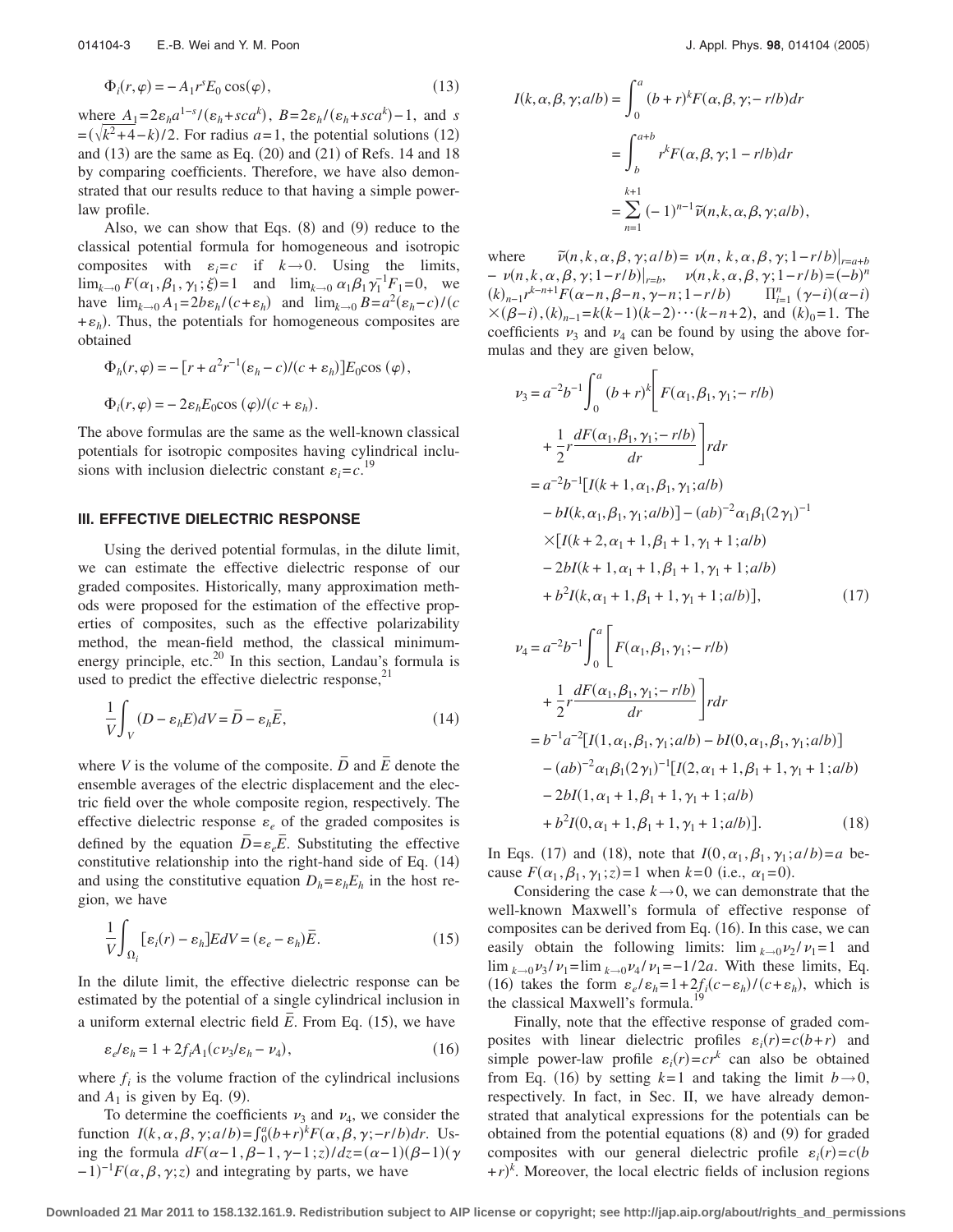along the *xˆ* direction can also be obtained from the potential equation  $(9)$  [or Eqs.  $(11)$  and  $(13)$ ]. Thus, the effective response of these graded composites can be directly derived from Eq.  $(16)$ .

 $(a)$ For dielectric profile  $\varepsilon_i(r) = c(b+r)$ , in the dilute limit, we have

$$
\varepsilon_e/\varepsilon_h = 1 + 2f_i A_1 (c\nu_5/\varepsilon_h - \nu_6),\tag{19}
$$

where  $A_1$  is given in Eq. (11) and  $\nu_5$  and  $\nu_6$  are obtained from  $\nu_3$  and  $\nu_4$  of Eqs. (17) and (18) by letting  $k=1$ , respectively. Therefore, Eq.  $(19)$  is the same as that of Eq.  $(22)$  of Ref. 18 by comparing coefficients.

 $(b)$ For dielectric profile  $\varepsilon_i(r) = c r^k$ , in the dilute limit, we have

$$
\varepsilon_e/\varepsilon_h = 1 + f_i A_1 a^{s-1} \left[ c a^k (s+1)/\varepsilon_h (s+k+1) - 1 \right],\tag{20}
$$

where  $A_1$  and *s* are given in Eq. (13). Hence, Eq. (20) is the same as Eq. (23) of Ref. 18 or Eq. (17) of Ref. 16.

For higher concentration of the inclusions, adopting the spirit of the Maxwell-Garnett approximation, we can overcome the difficulty of estimating the average electric field over the whole composite region by considering a typical inclusion with the unknown effective dielectric response  $\varepsilon_e$ <br>
ambadded in a bost medium with dialectric constant a <sup>22–24</sup> embedded in a host medium with dielectric constant  $\varepsilon_h$ <sup>2</sup>. As an effective-medium approximation, the average electric field over the inclusion region can be regarded as that of the whole original composite region. Therefore, we get<sup> $21$ </sup>

$$
\overline{E} = 2\varepsilon_h E_d / (\varepsilon_e + \varepsilon_h). \tag{21}
$$

Substituting Eq.  $(21)$  into the right-hand side of Eq.  $(15)$ , we found the effective dielectric response of the graded composite for higher volume fractions of the inclusions.,

$$
\varepsilon_e/\varepsilon_h = 1 + 2f_i H/(1 - f_i H),\tag{22}
$$

where  $H = A_1(cv_3/\varepsilon_h - v_4)$ .  $A_1$  and  $v_3$  and  $v_4$  are given in Eqs.  $(9)$  and  $(16)$ , respectively. It is clear that Eq.  $(22)$  reduces to Eq. (16) if we expand the power of the volume fraction up to the first order as long as the volume fraction satisfies the condition  $|f_i H| \leq 1$ . Thus Eq. (22) is a correct expression of effective dielectric response in the dilute limit.

For the case  $k \rightarrow 0$ , we will show that Eq. (22) reduces exactly to the famous Maxwell-Garnett approximation for homogeneous composites. In this case, we have the following limits:  $\lim_{k\to 0} \alpha_1 = 0$ ,  $\lim_{k\to 0} F(\alpha_1, \beta_1, \gamma_1; -r/b)$  $= 1$ ,  $\lim_{k \to 0} A_1 = 2b\epsilon_h / (c + \epsilon_h)$ , and  $\lim_{k \to 0} \nu_3 = \lim_{k \to 0} \nu_4$  $=1/(2b)$ . With these limits, we have  $\lim_{k\to 0} H = (c - \varepsilon_h)/c$  $+ \varepsilon_h$ ). Therefore, Eq. (22) reduces to the following equation:

$$
\varepsilon_e/\varepsilon_h = [c(1+f_i) + \varepsilon_h(1-f_i)][c(1-f_i) + \varepsilon_h(1+f_i)].
$$
\n(23)

Equation (23) is the well-known Maxwell-Garnett approximation.22 At higher concentration of inclusions, for the linear dielectric profile  $\varepsilon_i(r) = c(b+r)$  and the simple power-law dielectric profile  $\varepsilon_i(r) = c r^k$ , the effective response of graded composites can be derived.

 $(a)$ For dielectric profile  $\varepsilon_i(r) = c(b+r)$ , we have

$$
\varepsilon_e/\varepsilon_h = 1 + 2f_i H/(1 - f_i H),\tag{24}
$$

where  $H = A_1(c\nu_5/\varepsilon_h - \nu_6)$  and  $A_1$  is given by Eq. (11).

(b) For dielectric profile  $\varepsilon_i(r) = c r^k$ , we get

$$
\varepsilon_e/\varepsilon_h = 1 + 2f_i H/(1 - f_i H),\tag{25}
$$

where  $H = \frac{1}{2}A_1a^{s-1}[c(s+1)a^k/\varepsilon_h(s+k+1)-1]$  and  $A_1$  given in Eq.  $(13)$ .

## **IV. DISCUSSIONS**

For a more complex dielectric profile of the graded cylindrical inclusion,  $\varepsilon_i(r) = c(b+r)^k e^{\beta r}$ , the power-series method can be used to derive for the exact local potentials and the effective dielectric response of graded cylindrical composites. As a discussion, we give here the main results for the local potentials of graded cylindrical composites with radius *a*. The general solutions for potentials in inclusion and host regions are

$$
\Phi_i(r,\varphi) = A_1 r \left( \sum_{i=0}^{\infty} a_i r^i \right) \cos(\varphi) E_0, \quad r \le a < |b|,\tag{26}
$$

$$
\Phi_h(r,\varphi) = -(r + Br^{-1})\cos(\varphi)E_0, \quad r > a,
$$
\n(27)

where  $A_1 = -2\varepsilon_h / [c(b+a)^k e^{a\beta} \sum_{i=0}^{\infty} (i+1) a_i a^i + \varepsilon_h \sum_{i=0}^{\infty} a_i a^i]$  and  $B = -a^2(1 + A_1 \sum_{i=0}^{\infty} a_i a^i).$ 

$$
a_{i+2} = \{ [1 - i(i+1) - d(i+2) - 2(i+1)]a_{i+1} - \beta(1+i)a_i\} / b [(i+3)^2 - 1], \quad (i = 0, 1, 2...)
$$
 (28)

where  $a_1 = (1 - d)a_0/(3b)$ ,  $a_0 = 1$ , and  $d = \beta b + k + 1$ . From Eqs. (26) and (27), we can obtain the local potentials of graded cylindrical composites with the dielectric profiles  $\varepsilon_i(r) = c(b+r)^k$  and  $\varepsilon_i(r) = ce^{\beta r}$ .

 $(a)$ For the general power-law profile  $\varepsilon_i(r) = c(b+r)^k$ , taking the limit  $\beta \rightarrow 0$  in Eqs. (26) and (27), we obtain the following limits:  $a_i = (-1/b)^i (\alpha_1)_i (\beta_1)_i/(\gamma_1)_i$ ! (where  $\alpha_1 = (2 + k - \sqrt{k^2 + 4})/2$ ,  $\beta_1 = (2 + k + \sqrt{k^2 + 4})/2$ , and  $\gamma_1$  $= 3, \quad \sum_{i=0}^{\infty} a_i a^i = F(\alpha_1, \beta_1, \gamma_1; -a/b), \quad \sum_{i=0}^{\infty} a_i r^i = F(\alpha_1, \beta_1; -a/b)$  $\beta_1, \gamma_1; -r/b$ , and  $\Sigma_{i=0}^{\infty}(i+1)a_i a^i = F(\alpha_1, \beta_1, \gamma_1; -a/b)$  $-(a/b)(\alpha_1\beta_1/\gamma_1)F(\alpha_1+1,\beta_1+1,\gamma_1+1;-a/b)$ , where  $F(\alpha_1, \beta_1, \gamma_1; z)$  is the hypergeometric function. With these limits, we have

$$
\Phi_i(r,\varphi) = -A_1(r/b)F(\alpha_1,\beta_1,\gamma_1;-r/b)\cos(\varphi)E_0, \quad r \le a,
$$
\n(29)

$$
\Phi_h(r,\varphi) = -(r + Br^{-1})\cos(\varphi)E_0, \quad r > a,
$$
\n(30)

where  $A_1 = -2a\epsilon_h / [c\nu_1 + \epsilon_h \nu_2], B = a^2(A_1 F/b - 1), \xi = -a/b,$  $F = F(\alpha_1, \beta_1, \gamma_1; \xi), \quad F_1 = F(\alpha_1 + 1, \beta_1 + 1, \gamma_1 + 1; \xi), \quad \nu_1 = (b$  $+(a)^{k}(\xi F + \xi^{2} \alpha_{1} \beta_{1} \gamma_{1}^{-1} F_{1}),$  and  $\nu_{2} = \xi F$ . So Eqs. (29) and (30) are the same as Eqs.  $(8)$  and  $(9)$ .

 $(b)$ For exponential profile  $\varepsilon_i(r) = ce^{\beta r}$ , we get the following formulas if we take the limit  $k \rightarrow 0$  to Eqs. (26) and (27):  $a_{i+1} = -\beta a_i / (i+3)$  [or  $a_{i+1} = (-\beta)^{i+1} a_0 / (3)_{i+1}$ , where *a* $a_i = a(a+1)(a+2)\cdots(a+i-1), (a)_0 = 1,$  $\sum_{i=0}^{\infty} a_i a^i = F(1, 3, -\beta a) \sum_{i=0}^{\infty} (i+1) a_i a^i = F(2, 3, -\beta a)$ , and

**Downloaded 21 Mar 2011 to 158.132.161.9. Redistribution subject to AIP license or copyright; see http://jap.aip.org/about/rights\_and\_permissions**